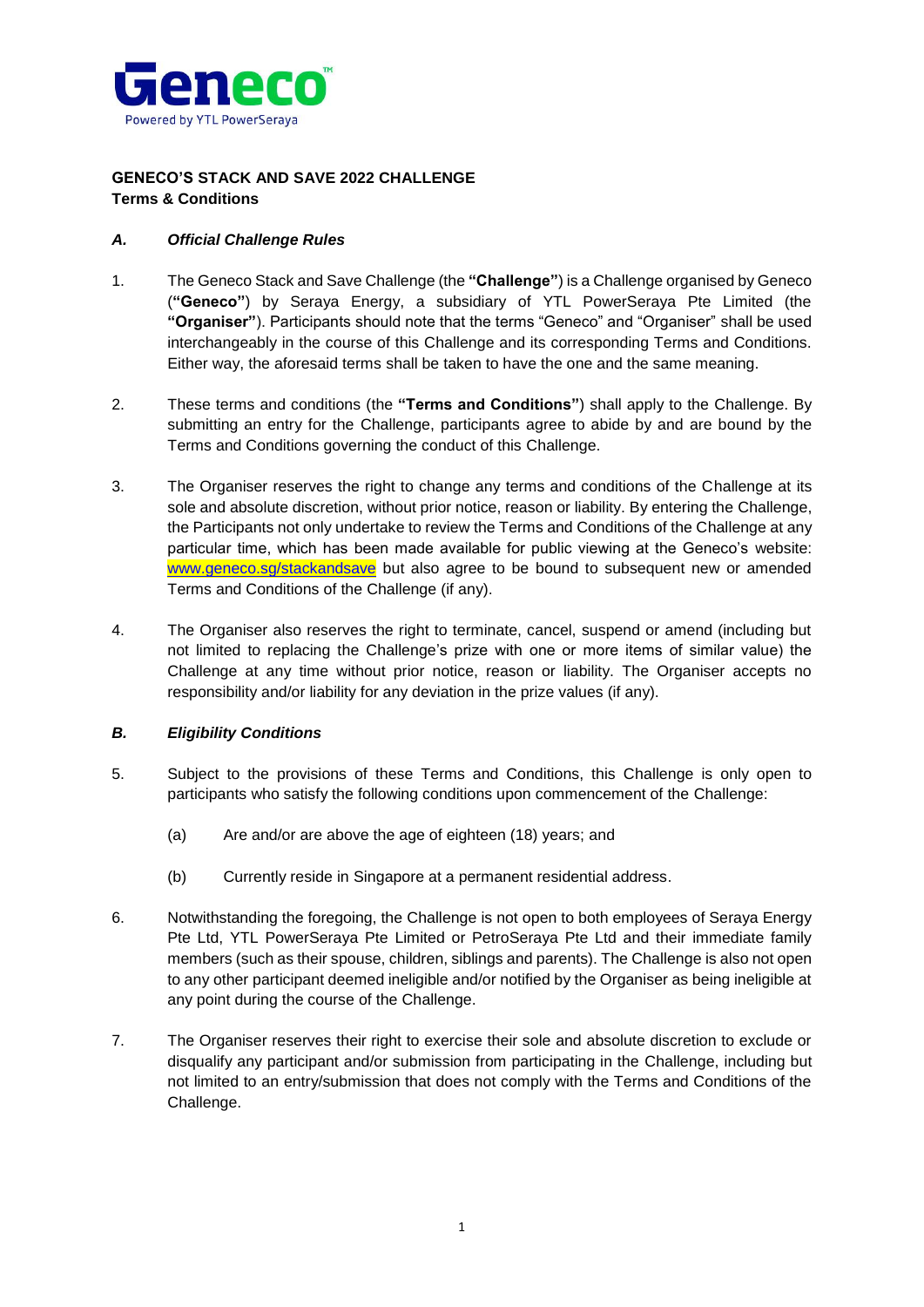

# *C. Challenge Period*

- 8. There will be a total of sixty-five (65) winners for this Challenge, which will span across a total of eight (13) weeks (each week separately taken as the **"Weekly Challenge"**). Five (5) participants with the highest score for the Weekly Challenge will be chosen as the winners of the Weekly Challenge. For the avoidance of doubt, each participant will only be entitled to one (1) prize throughout the entire Challenge Period.
- 9. The Challenge Period shall begin on 4 May 2022 at 9:00am and end on 31 July 2022 at 11:59pm (the **"Challenge Period"**). To qualify for the prizes for each week of the Challenge, participants must submit their entries between the timeframe specified per week as follows:
	- (a) Week 1: 4 May 2022 at 9:00am to 8 May 2022 at 11:59pm;
	- (b) Week 2: 9 May 2022 at 00:00am to 15 May 2022 at 11:59pm;
	- (c) Week 3: 16 May 2022 at 00:00am to 22 May 2022 at 11:59pm;
	- (d) Week 4: 23 May 2022 at 00:00am to 29 May 2022 at 11:59pm;
	- (e) Week 5: 30 May 2022 at 00:00am to 5 June 2022 at 11:59pm;
	- (f) Week 6: 6 June 2022 at 00:00am to 12 June 2022 at 11:59pm;
	- (g) Week 7: 13 June 2022 at 00:00am to 19 June 2022 at 11:59pm;
	- (h) Week 8: 20 June 2022 at 00:00am to 26 June 2022 at 11:59pm;
	- (i) Week 9: 27 June 2022 at 00:00am to 3 July 2022 at 11:59pm;
	- (j) Week 10: 4 July 2022 at 00:00am to 10 July 2022 at 11:59pm:
	- (k) Week 11: 11 July 2022 at 00:00am to 17 July 2022 at 11:59pm:
	- (l) Week 12: 18 July 2022 at 00:00am to 24 July 2022 at 11:59pm and
	- (m) Week 13: 25 July 2022 at 00:00am to 31 July 2022 at 11:59pm;
- 10. Any entries submitted outside of the timeframe stated above for Weeks 1 to 13 will be deemed as an entry for the next Weekly Challenge. Any entries submitted after 11:59pm on 31 July 2022 i.e. after the Challenge Period, will not be considered and shall be deemed void. Be that as it may, the Organiser reserves their right to amend the Challenge Period at any time without prior notice.
- 11. The five (5) winners of the Weekly Challenge will be each entitled to one (1) S\$20 FairPrice evouchers (the **"Prize"**). Please note that the e-vouchers will only be sent to the sixty-five (65) winners of the Challenge *via* email addresses provided by virtue of Clause 21 herein, in the month of August 2022. All applicable taxes, fees and surcharges and/or foreign duties (if applicable) on the Prizes remain the sole responsibility of the winner.
- 12. The Prize is non-transferable and cannot be exchanged for cash, any other forms of credit, and/or any other goods or services, and is subject to such other terms and conditions as may be imposed by the Organiser. For the avoidance of doubt, the Organiser will not be liable or responsible for any e-vouchers that are lost or damaged during the course of transit.

## *D. Participation*

13. To enter the Challenge, each participant must play the Stack and Save Challenge game, which will be made available to all participants at Geneco's Stack and Save Page at [www.geneco.sg/stackandsave.](http://www.geneco.sg/stackandsave) After completing a round of the game, participants will be required to submit their contact details (i.e. their name, contact number and email address) *via*  a Web form for contact purposes (the **"Participant Post"**). Should the participant refuse to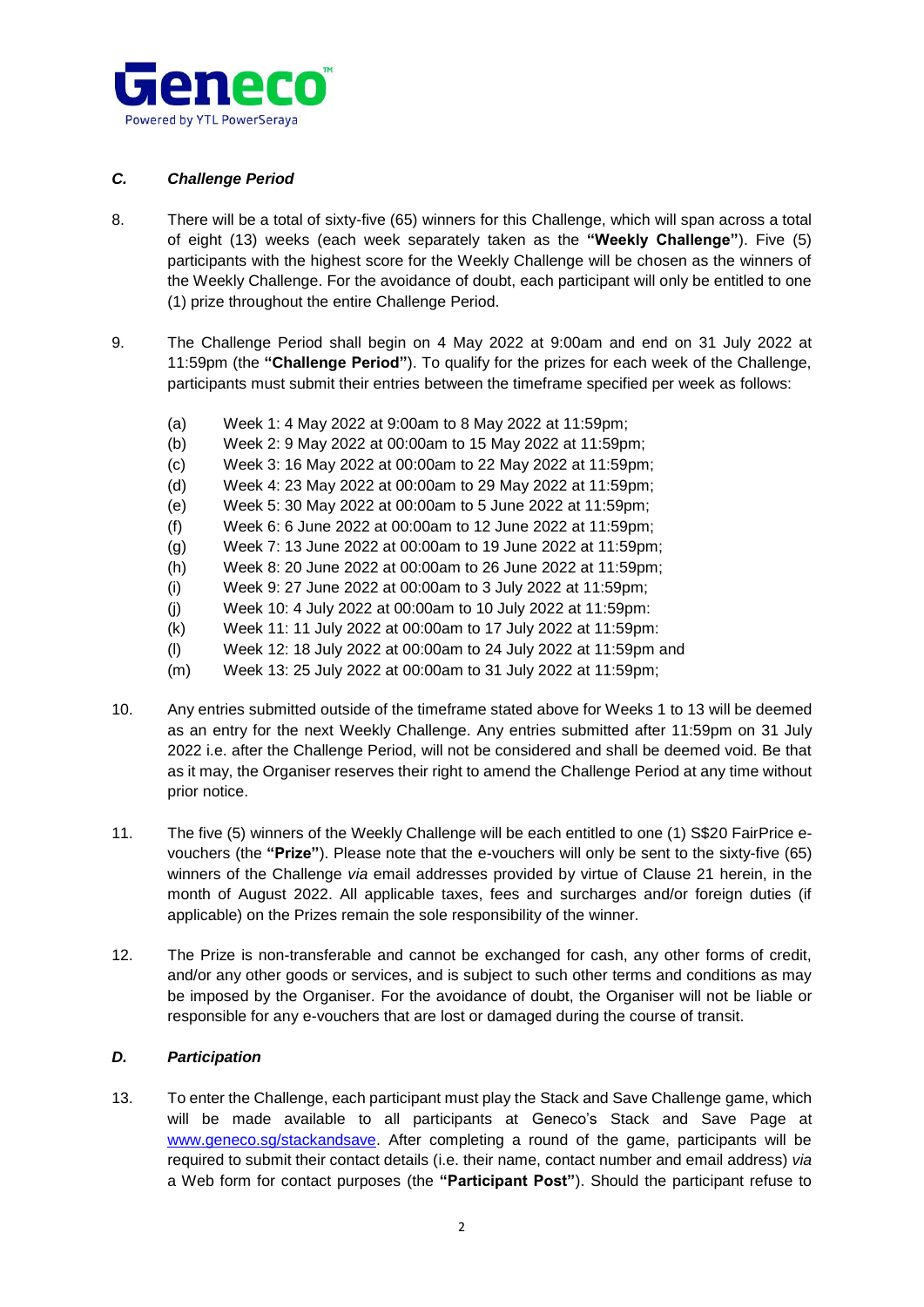

complete and submit the aforesaid Web form, the Participant Post will be deemed an invalid submission, and accordingly disregarded for the purposes of winning the Weekly Challenge.

- 14. Each participant shall submit their entry for the Challenge during the relevant timeframes during Challenge Period stated at Clause 9 hereinabove.
- 15. For the avoidance of doubt, the Organiser has the right to disqualify and/or remove any entries that do not fulfil the eligibility criteria stated at Clauses 13 and 14 hereinabove, or entries that are inappropriate or in breach any of the Terms of Conditions stated herein.
- 16. Proof of submission to the Organiser also does not serve as proof of delivery to or receipt of an entry for the purposes of the Challenge. The Organiser bears no liability for any submission that is lost, intercepted or not received by the Organiser, due to any error, omission, interruption, deletion, defect, delay in operation or transmission, communications line failure, theft, destruction, alteration or unauthorised access to entries whether or not arising during operation or transmission due to server functions (including but not limited to security functions used by Geneco or any third party), virus, bugs or other causes outside the Organiser's control.
- 17. Although participants may make multiple submissions during the Challenge Period, the Organiser will only take the participant's highest score for the Weekly Challenge into consideration and each participant can only win one (1) prize. If a participant has submitted multiple entries for a Weekly Challenge, the latest Participant Post submitted before 11:59pm on the final day of each Weekly Challenge shall be treated as the final entry for that relevant part of the Challenge Period.

## *E. Selection of Winners, Prizes and Notifications*

- 18. All winning entries for the Challenge shall be solely decided by the Organiser. The results of the Challenge shall be final and binding, and no appeal against the Challenge's results shall be entertained. In the event of any dispute, the Organiser's decision shall be final and no further correspondence will be entertained.
- 19. In the event of a draw (i.e. the same score for the qualifying entries for the Weekly Challenge), the Organiser shall award the Prize to the participant who had submitted the earlier winning entry for the Weekly Challenge. For the avoidance of doubt, participants shall not look to the Organiser and/or its affiliates for the results from the Weekly Challenge and the Organiser's decision on the results from the Weekly Challenge shall be final.
- 20. The Organiser shall contact the five (5) winners of each Weekly Challenge *via* the email address that the participant had submitted in the Web form. The winners for Weeks 1 to 4 shall be contacted by 3 June 2022, winners for weeks 5 to 9 shall be contacted by 8 July 2022 whereas the winners for Weeks 10 to 13 shall be contacted by 5 August 2022. The Organiser also reserves the sole and exclusive discretion to post the winners' names and results on any of Geneco's social media platforms for marketing and publicity purposes.
- 21. Participants agree to and understand that they will be required to submit all necessary information, such as their email address, to the full satisfaction of the Organiser if and when he/she is selected as a winner for the Challenge. Unless otherwise stipulated in the Terms and Conditions herein, all personal information collected in connection with this Challenge shall only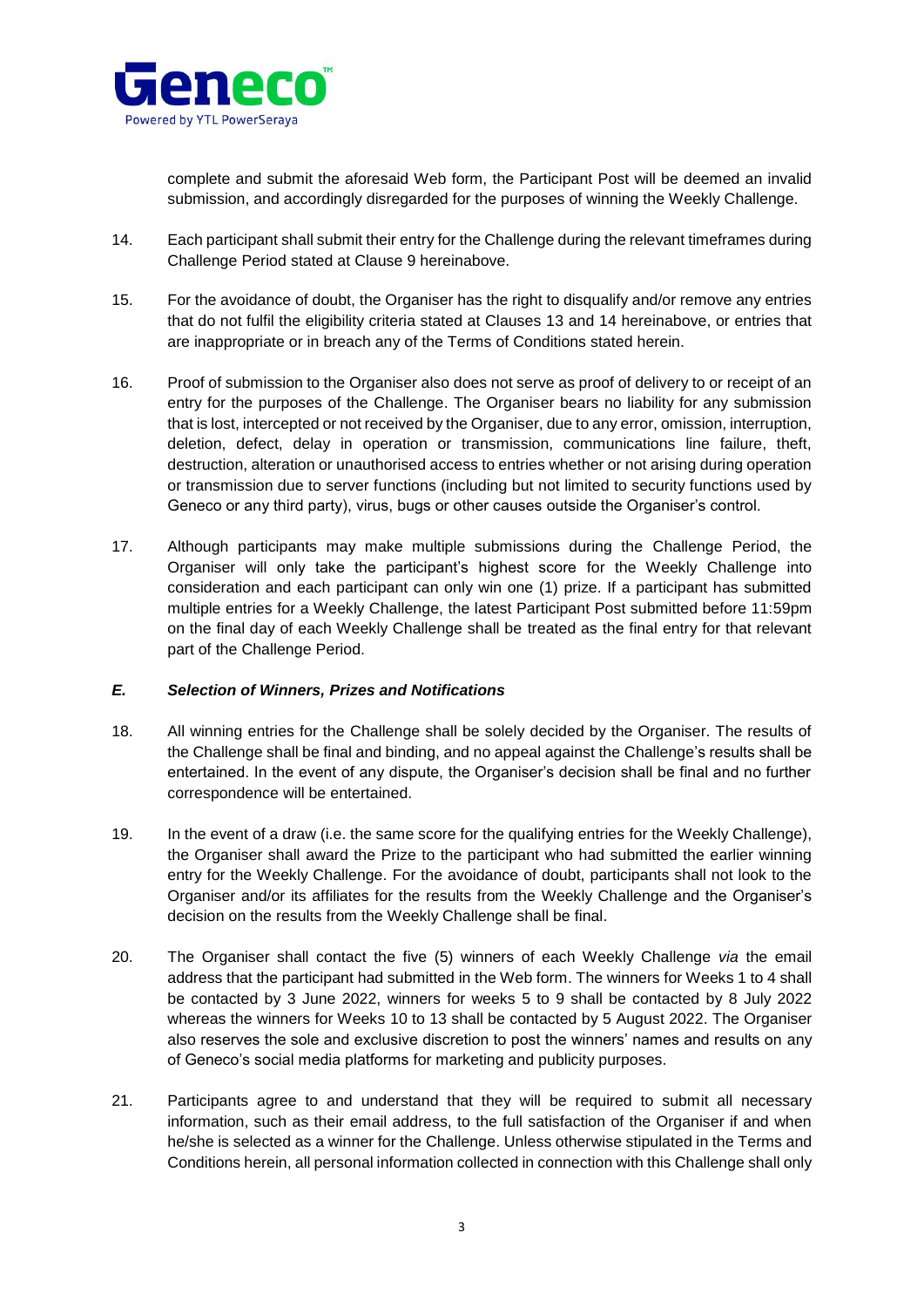

be used for the purposes of verification of the winners' eligibility and in accordance with the privacy notice stated at Clause 30 herein.

- 22. Should the Organiser discover, during the course of verification, that the winner(s) fail to meet the eligibility conditions as stated at Clauses 5 and 6 hereinabove (the **"Disqualified Winner"**), the Organiser reserves the right to void the Disqualified Winner's submission and accordingly, disqualify him/her from the Challenge. In that event, the Organiser reserves the right to select another winner for the Challenge at its sole and exclusive discretion.
- 23. The Prizes are awarded conditionally upon acceptance. If a winner is unable to be contacted or traced by the Organiser within three (3) working days upon the announcement of the winners, or refuses receipt of the prize, their prize will be forfeited and deemed as claimed or unaccepted. The Organiser shall retain the sole and absolute discretion to award the forfeited prize to the participant with the next highest score for the Weekly Challenge (the **"Additional Winner"**). In the event of a draw in scores between the participants who qualify as the Additional Winner, the Organiser shall award the Prize to the participant who had submitted the earlier winning entry.
- 24. The Organiser will not be responsible should any winner fail to redeem their Prize within the specified timeframe stated at Clause 23 herein.

#### *F. Ability to Accept Terms and Conditions*

25. Participants affirm that they are at least eighteen (18) years old, and they are fully able and competent to enter into the Terms and Conditions for this Challenge, and hereby agree to abide by and comply with the same.

## *G. Disclaimer*

- 26. Any trademarks, graphic symbols, logos or intellectual property contained in any materials used in connection with this Challenge, in particular those relating to the Prizes, are the property of their respective owners. The Organiser is not and does not provide any endorsements or sponsorships to their products and/or services. The trademark, logo, graphic symbols of the Organiser and its affiliates (i.e. Seraya Energy Pte Ltd, YTL PowerSeraya Pte Limited or PetroSeraya Pte Ltd) are and remain their intellectual property.
- 27. This Challenge is in no way sponsored, endorsed, administered by or associated with Grab. Any information provided by participants during the course of and for the purposes of the Challenge does not equate to providing information to Grab. All participants will only be providing information to the Organiser.
- 28. Should any of the Terms and Conditions stated herein be held illegal or unenforceable, such term or provision shall be deemed to be deleted from the Terms and Conditions of the Challenge. The rest of the Terms and Conditions shall remain in full force and effect. Failure by the Organiser to exercise any of its rights as stated in the Terms and Conditions herein does not and should not constitute a waiver of those rights.
- 29. Should there be any inconsistency between these Terms and Conditions and any advertising, promotional, publicity and other materials relating to or in connection with this Challenge, these Terms and Conditions shall prevail.